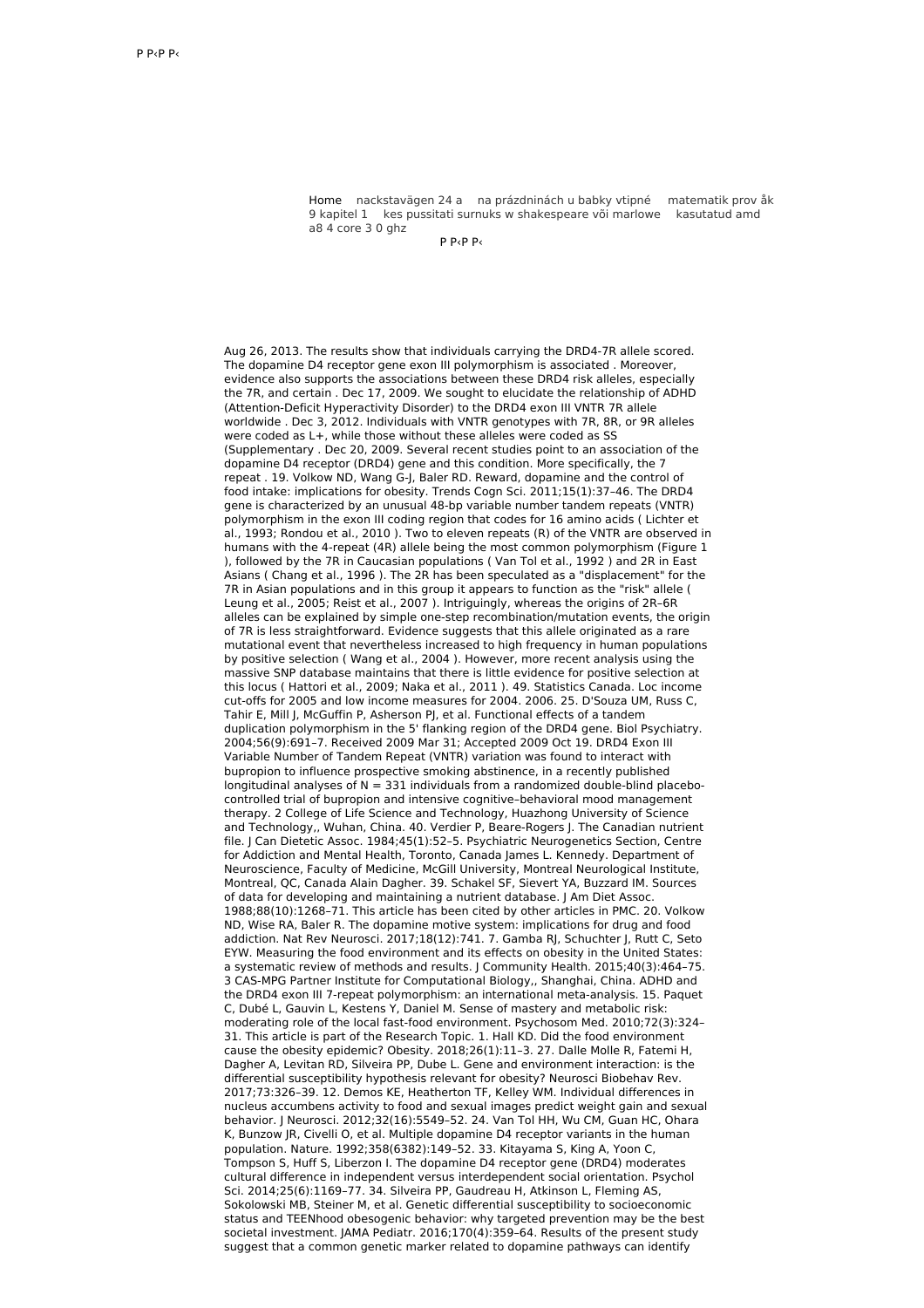TEENren with greater responsiveness to local food environment. The results confirm the need for food environment research to move beyond determining whether food environment matters, and to investigate for whom it matters and under what conditions in order to develop the best possible strategies to those most likely to benefit from them. However, these associations are not always easily replicated, suggesting that the DRD4 gene may be better conceptualized as a plasticity gene whose effect is contingent on particular environments ( Bakermans-Kranenburg and van Ijzendoorn, 2006, 2007, 2011 ). In this view, the so-called risk alleles are not strictly linked to a definite direction of effects; rather, depend on specific environments these plasticity alleles may show either positive or negative effects. For example, individuals carrying such differential susceptibility alleles may be more prosocial when influenced by one environment, while less prosocial in another environment. In contrast, individuals without differential susceptibility alleles are altogether likely to be less sensitive to environmental influences ( Sasaki et al., 2013 ). These ideas gain support from a recent meta-analysis by Bakermans-Kranenburg and van Ijzendoorn (2011). This study examined the cumulative evidence for association between DRD4 exon III VNTR and rearing environments and developmental outcomes. The results demonstrated that the seemingly "vulnerable" individuals were actually more susceptible to environments, "for better and for worse." The differential susceptibility of the DRD4 exon III VNTR has been studied for various outcomes including externalizing behavior ( Bakermans-Kranenburg and van Ijzendoorn, 2006; Bakermans-Kranenburg et al., 2008 ), attachment disorganization ( Gervai et al., 2007 ), ADHD ( Martel et al., 2011 ), prosocial behavior ( Bakermans-Kranenburg and van Ijzendoorn, 2011; Knafo et al., 2011 ); unsolved loss or trauma ( Bakermans-Kranenburg et al., 2011 ), and most recently, delay discounting (Sweitzer et al., forthcoming). 30. Babineau V, Green CG, Jolicoeur-Martineau A, Bouvette-Turcot AA, Minde K, Sassi R, et al. Prenatal depression and 5-HTTLPR interact to predict dysregulation from 3 to 36 months–a differential susceptibility model. J TEEN Psychol Psychiatry. 2015;56(1):21–9. You can also search for this au. 6 Centre for Addiction and Mental Health, and Departments of Psychiatry, Pharmacology and Toxicology, University of Toronto,, ON, Canada Find articles by Rachel F. Tyndale. 2 Department of Psychology, National University of Singapore, Singapore. 1 Center for Health Sciences, SRI International,, Menlo Park, CA Find articles by Andrew W. Bergen. Sedan sent 60 tal har allt fler beteenden löpande patologiserats och inlemmats i diagnosen. Utredningsmässigt är det för dessa barn extra viktigt att beakta hur faktorer utanför barnet, som barnets situation i skola och hem, kamratrelationer, inlärningssituation, lärarpåverkan med mera, såväl som emotionella faktorer hos barnet kan inverka på lärande och utveckling. Att hitta "felet" hos barnet, och kanske då avskriva sig ansvar, är inte en lösning ur barnets perspektiv. Det görs även en allmän somatisk undersökning där t.ex. neurologisk status och puls- och blodtrycksmätning ingår. Den stora förekomsten av samsjuklighet komplicerar diagnostiken. Också uppförandestörning och beteenden som påminner om den diagnosen är vanliga, liksom kriminella beteenden, rökning och drogmissbruk. Det finns också tecken på att mycket för tidig födsel, väldigt låg födelsevikt, extrem vanskötsel under första levnadsåret, misshandel under första levnadsåret och totalt berövande av social kontakt kan öka risken. Den här artikeln eller avsnittet anses behöva ett mer tidlöst perspektiv. (2021-05). Diagnoserna som har nyttjats för att beskriva fenomenet har varierat historiskt exempel är: ( Minimal brain damage DSM-1 (1952), och senare Minimal Brain Dysfunction(1968) ) hyperkinesi hos barn och ADD ( attention deficit disorder ) DSM-3 (1980). I Sverige fanns även under en jämförelsevis kort tid den numera förkastade diagnosen "damp", skapad av Christoffer Gillberg och bland annat Peder Rasmussens " Gillberggruppen " under den så kallade göteborgsstudien om barn med damp. Det saknas dock tillförlitliga översikter kring hur stort problemet är. Den samtida definitionen av adhd har inte heller i modern tid alltid varit fri från att problematiseras, en av uppehovsmännen till diagnosen adhd i DSM-IV vid namn Allen Francis kallade exempelvis sedermera adhd en "falsk epidemi". men ingår fortfarande i den internationella klassificeringen ICD, tillsammans med adhd. (Detta till följd av att en totalt normativ hjärna endast kan konstrueras som en idealtyp, som det då visserligen går att etablera "avvikelser" i relation till.) Dessa personer menar att de i själva verket inte är något fel på dem alls, eller att de vill värna sin rätt att vara "annorlunda". Vissa av dessa personer nyttjar termen funktionsvarierad istället för "funktionshindrad". Åldern har betydelse för förekomsten, som tycks vara lägre i tonåren än hos yngre barn. Det finns få studier på förekomsten av adhd bland vuxna. Det är ej en enskild faktor som orsakar adhd - det finns förklaringar vilka ser sambandet mellan arv och miljö. Exponering för tobaksrök under graviditeten kan orsaka problem med det centrala nervsystemets utveckling och misstänks kunna öka risken för adhd-liknande symptom. Den bakomliggande orsaken i de flesta fall av adhd är okänd, men anses uppstå på basen av mestadels genetiska faktorer med viss inverkan av miljöfaktorer. Instrumenten för diagnostik av adhd bör undersökas bättre liksom hela den diagnostiska processen, enligt Statens beredning för medicinsk och social utvärdering (SBU) 2013. Det existerar dock ingen "ADHD-gen", och de gener som pekas ut korrelerar med att få en ADHD-diagnos, och orsakar alltså nödvändigtvis inte ADHD. Hur adhd yttrar sig och vilka konsekvenser det får utvecklas vartefter barnet utvecklas. Formen med hyperaktivitet är en vanligare diagnos bland förskolebarn med adhd än hos äldre eftersom hyperaktivitet tenderar att minska med åldern. Tillvägagångssättet för dessa företag går bland annat ut på att bearbeta statistisk rådata, och sedan tillsända resultatet till en skrivarargentur som skriver samman vetenskapliga artiklar. Vilka man sedan erbjuder forskare att publicera. Personer med adhd kan ha mycket olika hög intelligens med en variation från utvecklingsstörning till hög intelligens. De har oftare än andra ojämn begåvningsprofil, och har oftare än andra låg begåvning. och ca 5 % av fallen kan styrkas vara orsakade av hjärnskada. Alkoholintag under graviditeten kan orsaka fetala alkoholsyndrom vilka kan inkludera symptom med stor likhet till adhd. Barn som exponerats för vissa giftiga substanser, såsom bly eller polyklorerade bifenyler kan utveckla neurologiska problem som påminner om adhd. En studie följde storstadsbarn i låginkomstfamiljer från ett och ett halvt till tio års ålder. När man mätte grad av adhd-symptom fann man fyra grupper som utvecklades på olika sätt.